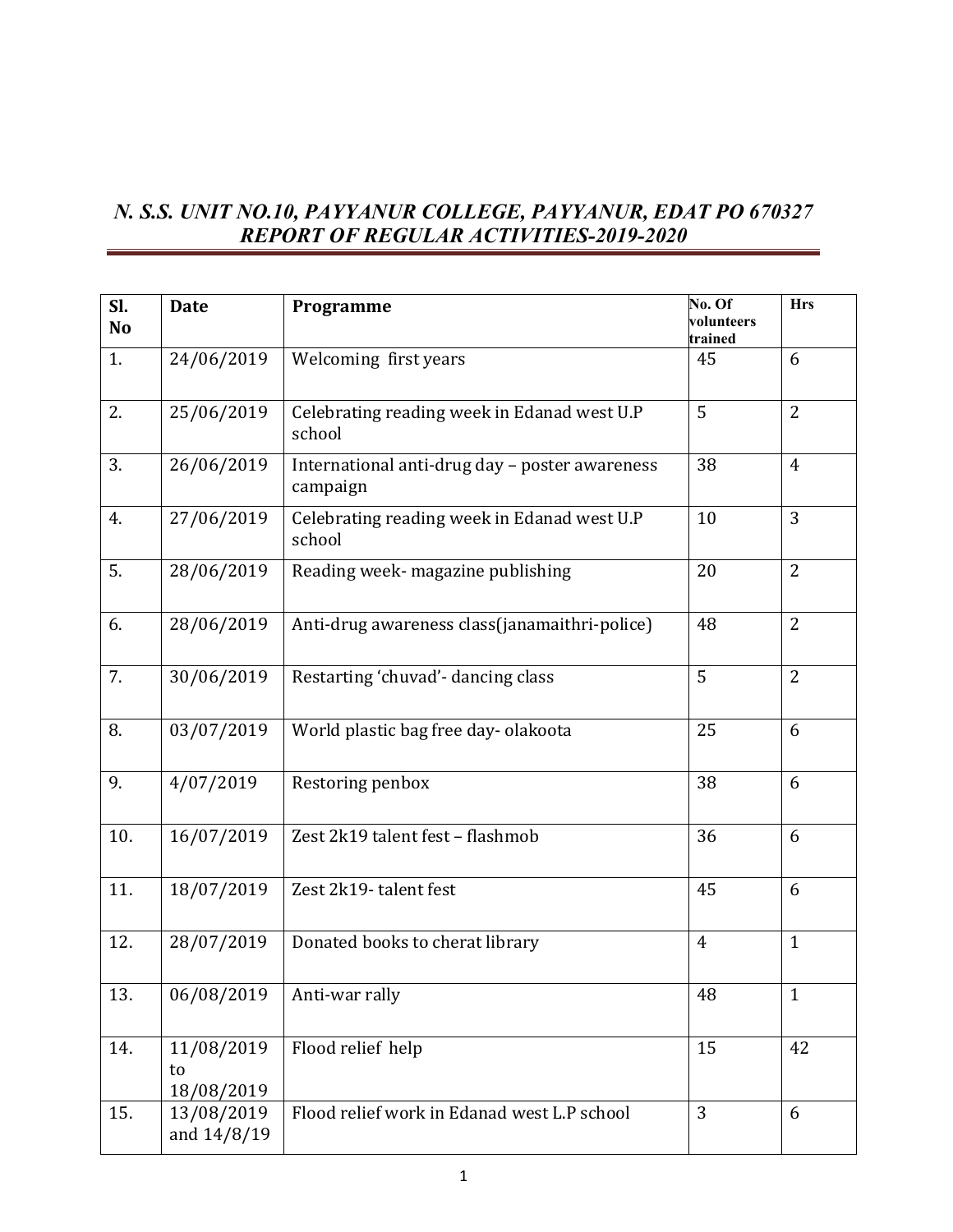| 16. | 28/08/2019 | First year NSS VOLUNTEER selection                                                                              | 32 | 6              |
|-----|------------|-----------------------------------------------------------------------------------------------------------------|----|----------------|
| 17. | 05/09/2019 | Vote for your teacher                                                                                           | 30 | 3              |
| 18. | 08/09/2019 | Visting adopted village                                                                                         | 72 | 6              |
| 19. | 24/09/2019 | Visting MRCH as a part of NSS 50 <sup>th</sup> anniversary<br>celebration                                       | 62 | 6              |
| 20. | 02/10/2019 | College cleaning as a part of Gandhi jayandhi                                                                   | 70 | 6              |
| 21. | 07/10/2019 | War against cancer class                                                                                        | 83 | 6              |
| 22. | 10/10/2019 | Cancer survey in kunjimangalam grama<br>panchayath                                                              | 82 | $\overline{7}$ |
| 23. | 13/10/2019 | Donated walking stick for panchali amma                                                                         | 6  | $\mathbf{1}$   |
| 24. | 18/10/2019 | Cancer awarness class and quiz competition by<br>SBI life insurance, Malabar cancer care society<br>and asianet | 48 | $\overline{4}$ |
| 25. | 14/11/2019 | Childrens day celebration at edat anganvadi                                                                     | 20 | $\overline{2}$ |
| 26. | 26/11/2019 | Food stall for union inaguration                                                                                | 30 | 6              |
| 27. | 26/11/2019 | Campus cleaning                                                                                                 | 68 | 6              |
| 28. | 27/11/2019 | Kandal visit and awarness class                                                                                 | 88 | 6              |
| 29. | 04/12/2019 | 'Sandhwanasandesha pracharana jadha'                                                                            | 52 | $\mathbf{1}$   |
| 30. | 05/12/2019 | Honesty shop inaguration                                                                                        | 38 | 3              |
| 31. | 07/12/2019 | plastic bottle collection from adopted village as a<br>part of 'urvaram' project                                | 48 | $\overline{4}$ |
| 32. | 09/12/2019 | Organised ORANGE THE WORLD- UN<br>WOMEN, THE GULMOHAR FOUNDATION                                                | 72 | 6              |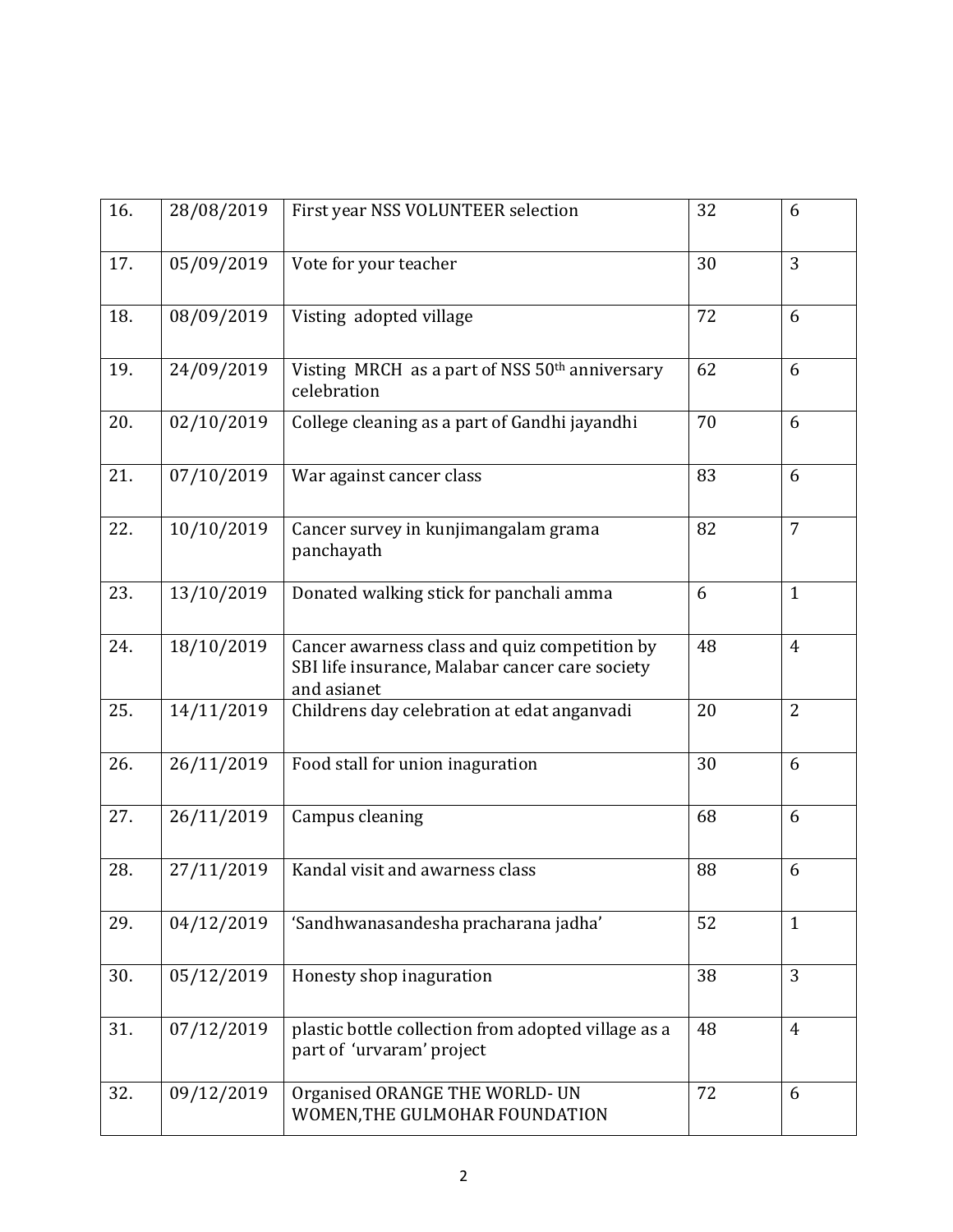| 33. | 03/01/2020           | LaLetra                                                                                                | 34 | 3              |
|-----|----------------------|--------------------------------------------------------------------------------------------------------|----|----------------|
| 34. | 04/01/2020           | Prepared food for the participants of university<br>kalolsavam 2020                                    | 18 | $\overline{4}$ |
| 35. | 13/01/2020           | Flashmob for kalolsavam advertisment                                                                   | 35 | $\overline{4}$ |
| 36. | 14/01/2020           | Bottle art for decorating campus as a part of<br>Kannur university kalolsavam 2020                     | 43 | 6              |
| 37. | 11/12/2018           | Cleaning of the well and surrounding - source of<br>water for the whole college                        | 35 | 4              |
| 38. | 22/01/2020           | Made waste bins out of waste plastic bottles as a<br>part of 'urvaram' project                         | 37 | 6              |
| 39. | 12/01/2020           | College cleaning as a part of Kannur university<br>kalolsavam                                          | 66 | 5              |
| 40. | 14/01/2020           | Helped to make stages for the Kannur university<br>kalolsavam                                          | 28 | 6              |
| 41. | 15/01/2020           | Prepared a model of university kalolsavam trophy                                                       | 12 | 8              |
| 42. | $17 -$<br>19/01/2020 | Kalolsavam volunteering                                                                                | 87 | 27             |
| 43. | 17/01/2020           | DINKU-A charector for entertaing the audience of<br>Kannur university kalolsavam                       | 2  | 8              |
| 44. | 31/01/2020           | 'thattilkoot' - food fest                                                                              | 31 | $\overline{4}$ |
| 45. | 01/02/2020           | Ettikulam beach cleaning as a part of 'urvaram<br>project' supervised by ramanthali<br>gramapanchayath | 62 | 7              |
| 46. | 17/02/2020           | Donated walking stick to a resident of kannom                                                          | 6  | $\mathbf{1}$   |
| 47. | 15/03/2020           | Hand wash making as a part of covid-19                                                                 | 8  | $\overline{4}$ |
| 48. | 16/03/2020           | Break the chain                                                                                        | 18 | $\overline{4}$ |
| 49. | 19/03/2020           | Sanitizer making                                                                                       | 5  | 3              |